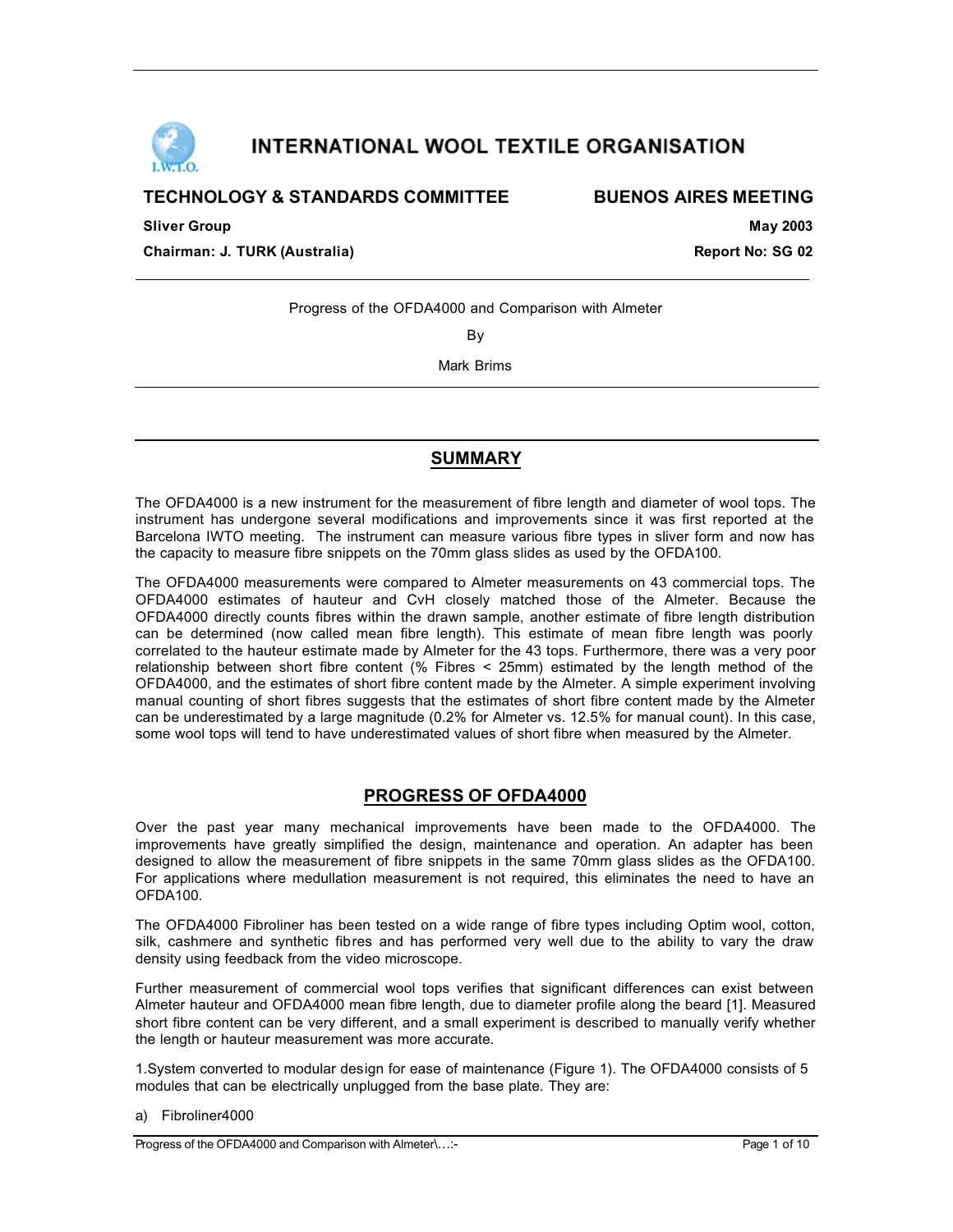- b) Microscope arm
- c) Gripper
- d) Gripper drive
- e) Control box

2. Lower vacuum noise. Redesign of the gripper to remove sharp bends from the air path greatly reduced the noise of air travelling through the gripper.

3. Fibres are removed through gripper rather than by external inlet. A much simpler and more reliable gripper design allows large beards to be vacuumed way through the gripper mouth. Beards can now be "gobbled" up by the gripper without having to be completely pulled out of the fibroliner4000, improving speed and measurement flexibility.

4. Removal of requirement of Teflon tape on gripper: the new gripper design uses precision ground blades to hold the fibres and does not require Teflon tape.



**Figure 1. The Commercial Version of the OFDA4000** 

### **OFDA4000 IN 100 MODE: 70MM GLASS SLIDE MODE**

Several customers expressed a strong desire to be able to measure snippets so that they do not require an additional instrument such as the OFDA100. The new gripper design allowed a simple adapter plate to be inserted into the gripper jaws to hold a 70mm glass slide (Figure 2). The same sample preparation is followed as with the OFDA100 (IWTO TM47) and the OFDA2000 in 100 mode (added to IWTO TM47 at the Barcelona conference in 2002). The diameter and curvature measurement program is also identical to the OFDA100 and the OFDA2000 in 100 mode.

Essentially, the 4000 in 100 mode is exactly the same as the 2000 in 100 mode except for the clamping of the aluminum holder.

To convert from normal mode to 100 mode takes less than 1 minute, it involves placing the 70mm holder in the gripper jaws, selecting the 70mm slide calibration, placing a slide in the holder and selecting measure. Damage cannot occur if the slide holder is accidentally left in the jaws before a normal measurement.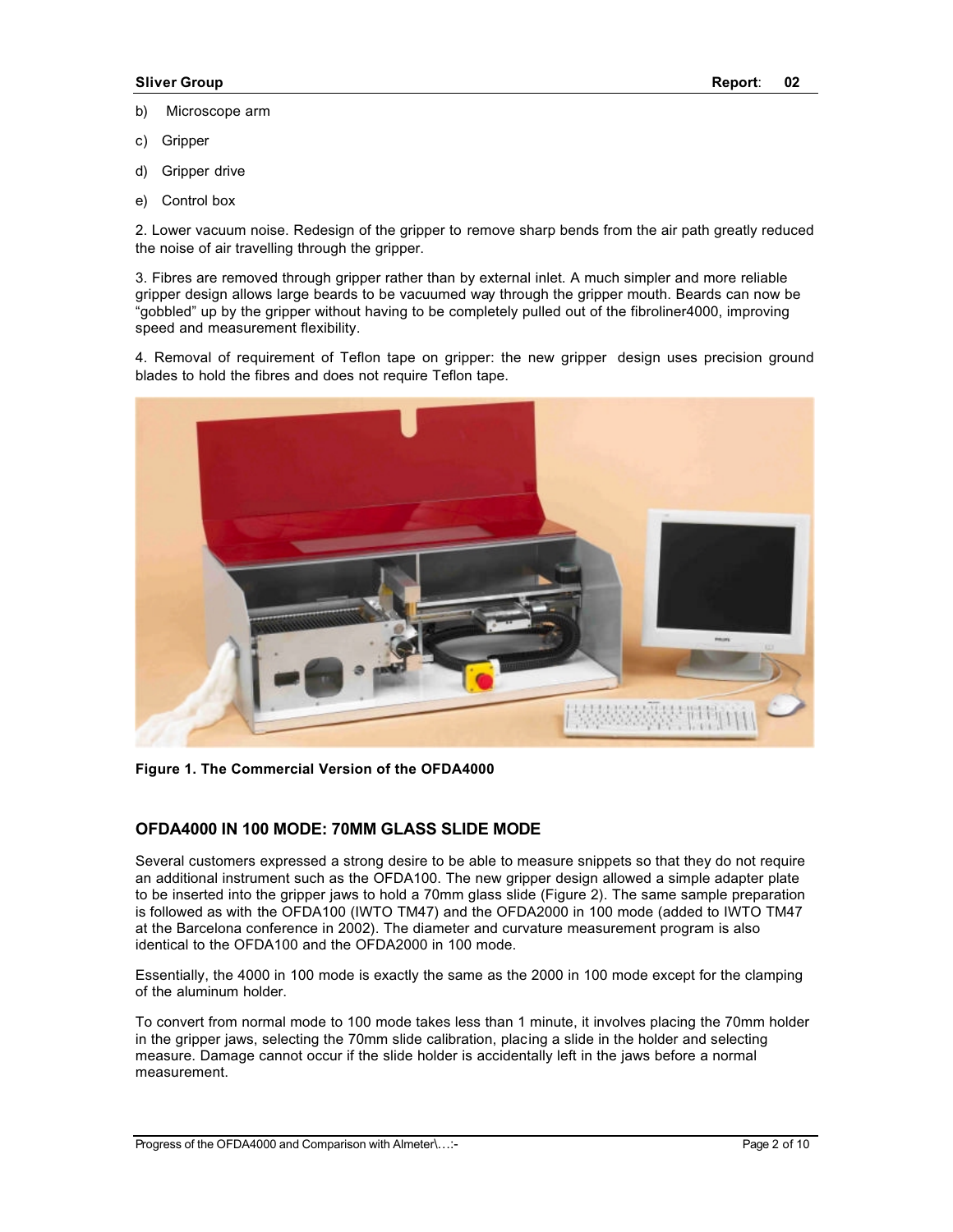

**Figure 2. Addition of 70mm glass slide mode for conventional fibre diameter measurement** 

# **MANUAL VERIFICATION OF SHORT FIBRE COUNT**

As described in the original OFDA4000 paper [1], hauteur is cross section biased length and is strongly affected by the diameter profile along the beard. Several commercial tops have been measured that show a significant lower fibre diameter at the leading edge of the drawn beard. This could be caused by blending short fine fibres or by using some autumn shorn Western Australian wools. These tops have a measured hauteur that is longer than the measured length, and a lower short fibre content by hauteur than by length. One commercial top had a short fibre content by hauteur of 2% and by length it was 8%. Differences of this magnitude should be easy to detect by manual inspection of the beard.

A top prepared by the Western Australian Department of Agriculture from autumn shorn wool was selected as the most extreme case. To count the short fibres in the beard, the OFDA4000 was set to a very low beard density and extracted beards of about 200 fibres per draw from the prealigned top end in the needle bed. The measurement progressed normally until halted manually after the beard had been pulled 25mm through the fibre guide. The fibres longer than 25mm are still held by the guide, and adhesive tape was used to tape the longer fibres onto the needle side of the guide to ensure they were not pulled through the guide.

The gripper was then opened and the gripper moved away from the beard end. A piece of black felt was wiped gently across the protruding beard end and fibres shorter than 25mm were left on the felt. These fibres were then manually counted.

This top was measured by Almeter, and the hauteur indicated a short fibre content of 0.2%. OFDA4000 hauteur measured the short fibre content at 0.6% and by OFDA4000 length the short fibre content was 12.0%.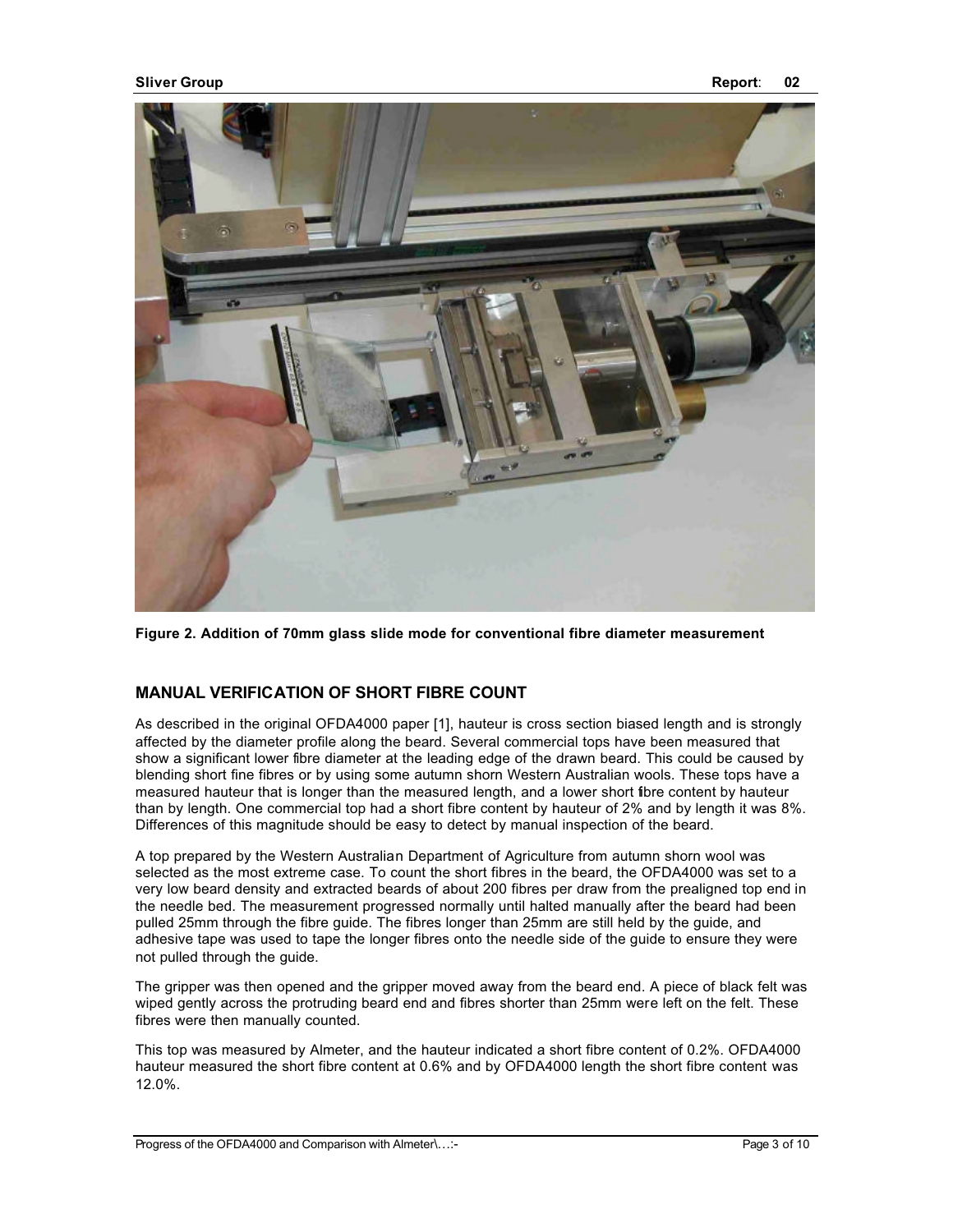Five draws were counted, consisting of a total of 898 fibres, of which 113 were manually counted at less than 25mm long. This gave a percentage of fibres less than 25mm as 12.5% (Table 1). This result was closer to the short fibre percentage obtained from OFDA4000 mean fibre length and different to the percentage obtained by hauteur.

| Table 1. Estimation of short fibre content (% fibres < 25mm) of a top using 4 techniques |  |  |
|------------------------------------------------------------------------------------------|--|--|
|------------------------------------------------------------------------------------------|--|--|

| Almeter short fibre<br>$\%$ | OFDA4000 hauteur<br>short fibre % | $\mid$ OFDA4000 length | Manual count<br>short fibre content % short fibre % |  |
|-----------------------------|-----------------------------------|------------------------|-----------------------------------------------------|--|
| 0.2                         | 0.6                               | 12.0                   | 12.5                                                |  |

### **PERFORMANCE OF FIBRES IN FIBROLINER4000**

A range of fibre types was tested in the Fibroliner4000. Different fibre types have greatly varying fibre to fibre friction, and the original Fibroliner as used for the Almeter had two versions with different needle spacing to cope with wool fibres and with shorter cashmere and cotton fibres.

The Fibroliner4000 has four major advantages over the original Fibroliner:

1. It can measure the number of fi bres in the needle bed by using the video microscope on a drawn beard

2. The needle bed can advance between 0.1mm and 300mm per draw.

3. The gripper can adjust its draw point from 0 to 100mm from the comb point.

4. The air drawn through the gripper tends to straighten any fibre ends that may be protruding after the previous draw. This reduces the chance of these ends folding over and being falsely counted as short fibres.

Experts with many years' experience with different fibres on the original Fibroliner were impressed to see the Fibroliner4000 handle the different fibre types automatically.

It was decided to allow the possibility of doubling a wool top in the same manner as the original Fibroliner to remove the direction effect. The software was altered to cope with much higher fibre density in the needle bed and the Fibroliner4000 was found to cope with wool top up to 25g/m density.

# **VALIDATION OF OFDA4000 ON COMMERCIAL TOPS**

The OFDA4000 was used to estimate the mean fibre length and almeter hauteur of 43 commercial wool tops. These tops were chosen since the fibre diameter profiles of the raw wool were known as well as the full specifications of each top. Details of the source and processing of these tops are described in past papers [2, 3] The tops were stored for up to 3 years in bumps (ie non-twisted) prior to measurement on the OFDA4000.

For each top, a sample 50cm long was removed and split in two lengthwise. One of the halved slivers was reversed in direction before being recombined to the other half of sliver. This sample was then fed into the beard preparer stage of the OFDA4000. A minimum of 10 pre-draws (100mm) was made on the sliver before the final measurement draw was made. About 4 measurement draws were required to measure a total of 2000 fibres. A full fibre length measurement on the sliver was repeated 3 times with a 100mm predraw between each measurement. All measurements were made at  $20^{\circ}$ C and 65% RH.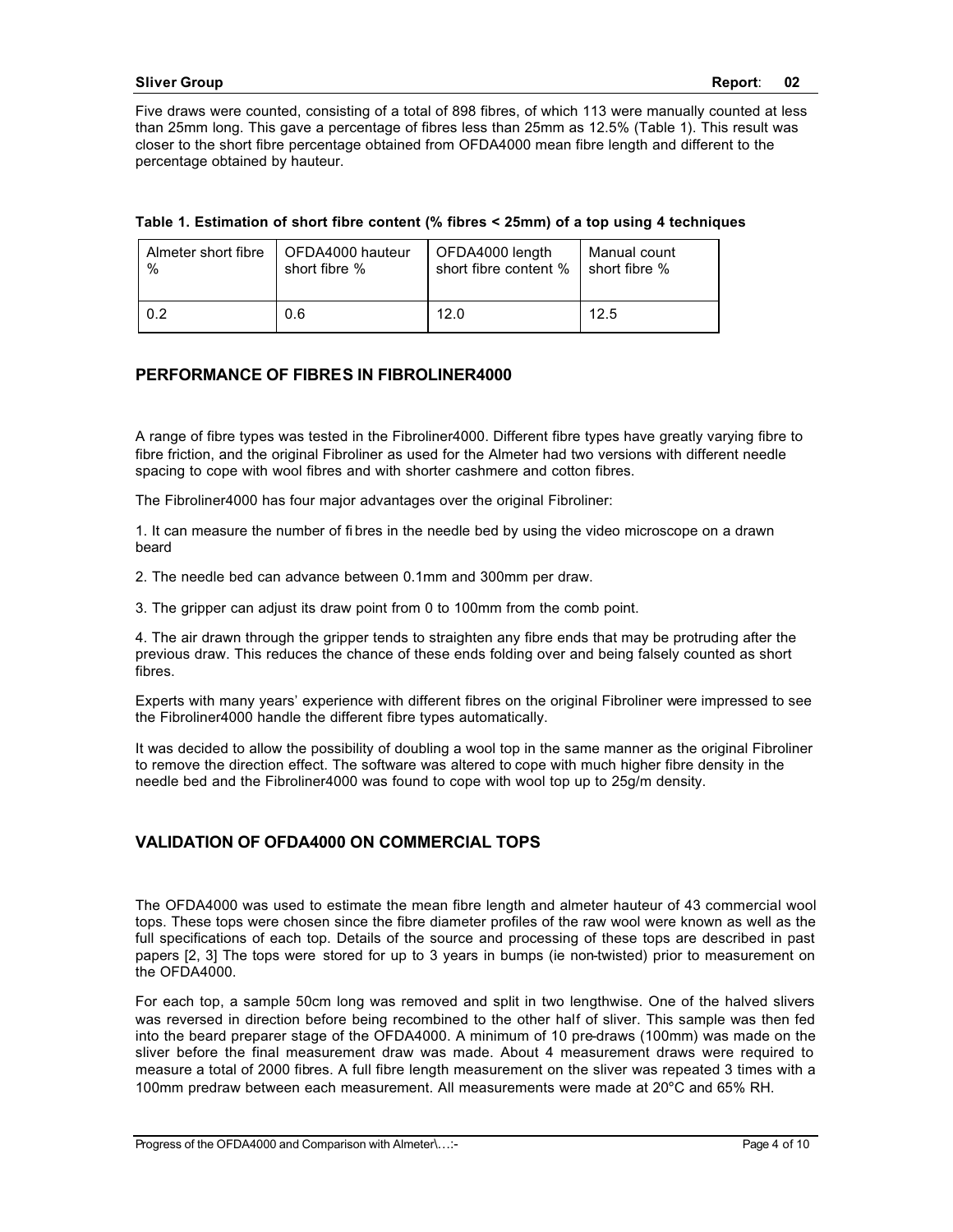Because the OFDA4000 counted fibres along the length of the prepared beard, the fibre length distribution was calculated in a different manner to that of the Almeter. Direct measurement of the number of fibres and mean fibre diameter at 5mm intervals along the prepared beard meant that the OFDA4000 was able to directly measure the frequency of fibre lengths as well as the diameter profile of the beard. This value was referred to as the mean fibre length. Furthermore, by using the mean diameter estimate at each 5mm interval to determine beard density, a value for hauteur was calculated based on the method used by the Almeter.

The mean fibre diameter of the top was calculated based on the arithmetic mean of counted fibres. Because the diameter profile of the beard was also measured, the diameter at the leading edge of fibres could be determined. Using this measurement, a value for fine ends was calculated as the difference between the mean diameter of fibres in the first 5mm of the beard, and the mean fibre diameter of the top (Diameter ends – MFD).

|                                  | Mean | <b>Min</b> | Max  | Stdev |
|----------------------------------|------|------------|------|-------|
| Mean Fibre Length OFDA4000 (mm)  | 72.5 | 65.3       | 80.2 | 3.0   |
| Hauteur OFDA4000 (mm)            | 75.5 | 67.4       | 87.4 | 5.4   |
| Fibre Length CV OFDA4000 (%)     | 45.8 | 40.5       | 49.9 | 2.1   |
| Hauteur CV OFDA4000 (%)          | 42.0 | 25.7       | 54.2 | 8.9   |
| Mean Diameter OFDA4000 (um)      | 21.0 | 18.9       | 21.6 | 0.6   |
| Fibre Length %<25mm OFDA4000 (%) | 13.1 | 7.0        | 11.8 | 1.3   |
| Romaine (%)                      | 5.7  | 4.8        | 6.5  | 0.4   |
| Almeter Hauteur (mm)             | 75.8 | 68.0       | 90.0 | 5.4   |
| Almeter CVH (%)                  | 42.9 | 26.9       | 53.6 | 7.9   |
| Almeter %<25 (mm)                | 5.1  | 0.0        | 10.7 | 3.5   |
| Greasy micron $(\mu m)$          | 21.3 | 19.3       | 21.8 | 0.6   |
| Top micron Laserscan (μm)        | 21.2 | 19.1       | 22.1 | 0.6   |
| Top CV Diameter (%)              | 21.6 | 18.8       | 23.7 | 1.1   |
| Top Laserscan Curvature (deg/mm) | 74.2 | 66.9       | 83.3 | 4.8   |

### **Table 2. The mean and range for 43 tops measured by the OFDA4000**



**Figure 3. An example of two fibre diameter profiles of drawn top from the OFDA4000**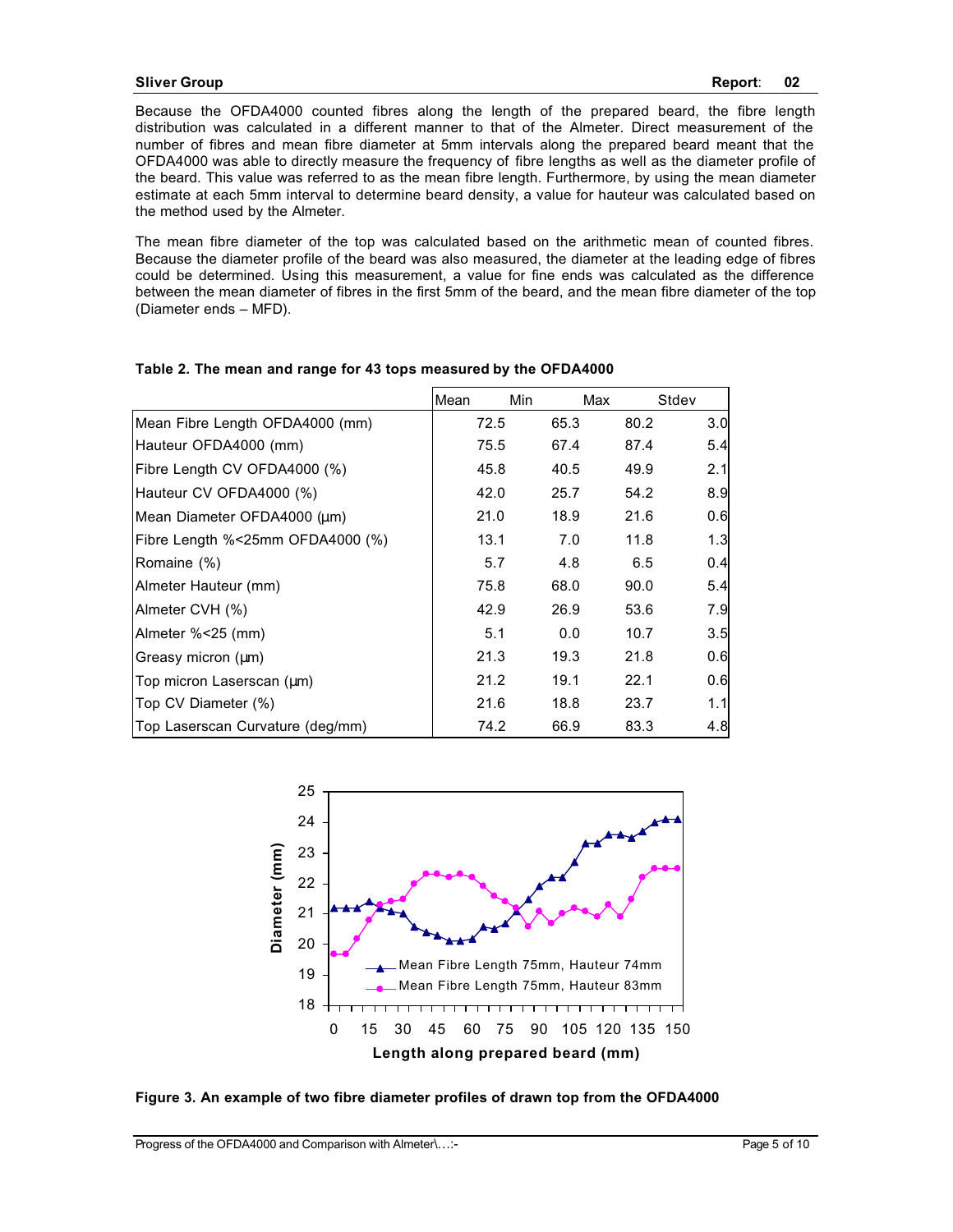The variance between replicate measurements on the same top was 2.1mm for mean fibre length and 2.0mm for hauteur. This equates to 95% confidence limits of  $\pm 2.84$ mm and  $\pm 2.76$ mm respectively. There was a good correlation ( $r^2$  = 0.91) between the OFDA4000 hauteur and Almeter hauteur with no inherent bias as hauteur increased (Figure 4). Similarly, estimates of CvH between the OFDA4000 and Almeter were strongly correlated ( $r^2 = 0.97$ ) although there was a bias towards increasing OFDA4000 CvH values relative to Almeter CvH as CvH increased (Figure 5).



**Figure 4. The relationships between Almeter and OFDA4000 derived estimates of hauteur** 



**Figure 5. The relationships between Almeter and OFDA4000 derived estimates of CvH** 

There was a poor relationship ( $r^2$  = 0.39) between mean fibre length and hauteur estimates for each top (Figure 6). There was a larger range (20mm) and standard deviation (5.4mm) in hauteur estimates between the 43 tops than the range (14.9mm) and standard deviation (3.0mm) for fibre length estimates measured by OFDA4000. Similarly, there was a poor relationship ( $r^2$  = 0.48) between the two techniques for estimating CvH using the OFDA4000. There was a very poor negative relationship ( $r^2$  = 0.18) between OFDA4000 and Almeter for estimates of short fibre content (% fibres < 25mm).

The shape of the fibre diameter profile appeared to have the greatest influence on the disparity between estimates of mean fibre length and hauteur on the same top. This was shown by the strong relationship  $(r^2 = 0.97)$  between fine ends and the difference between mean fibre length and hauteur (Figure 7). As

Progress of the OFDA4000 and Comparison with Almeter\…:- Page 6 of 10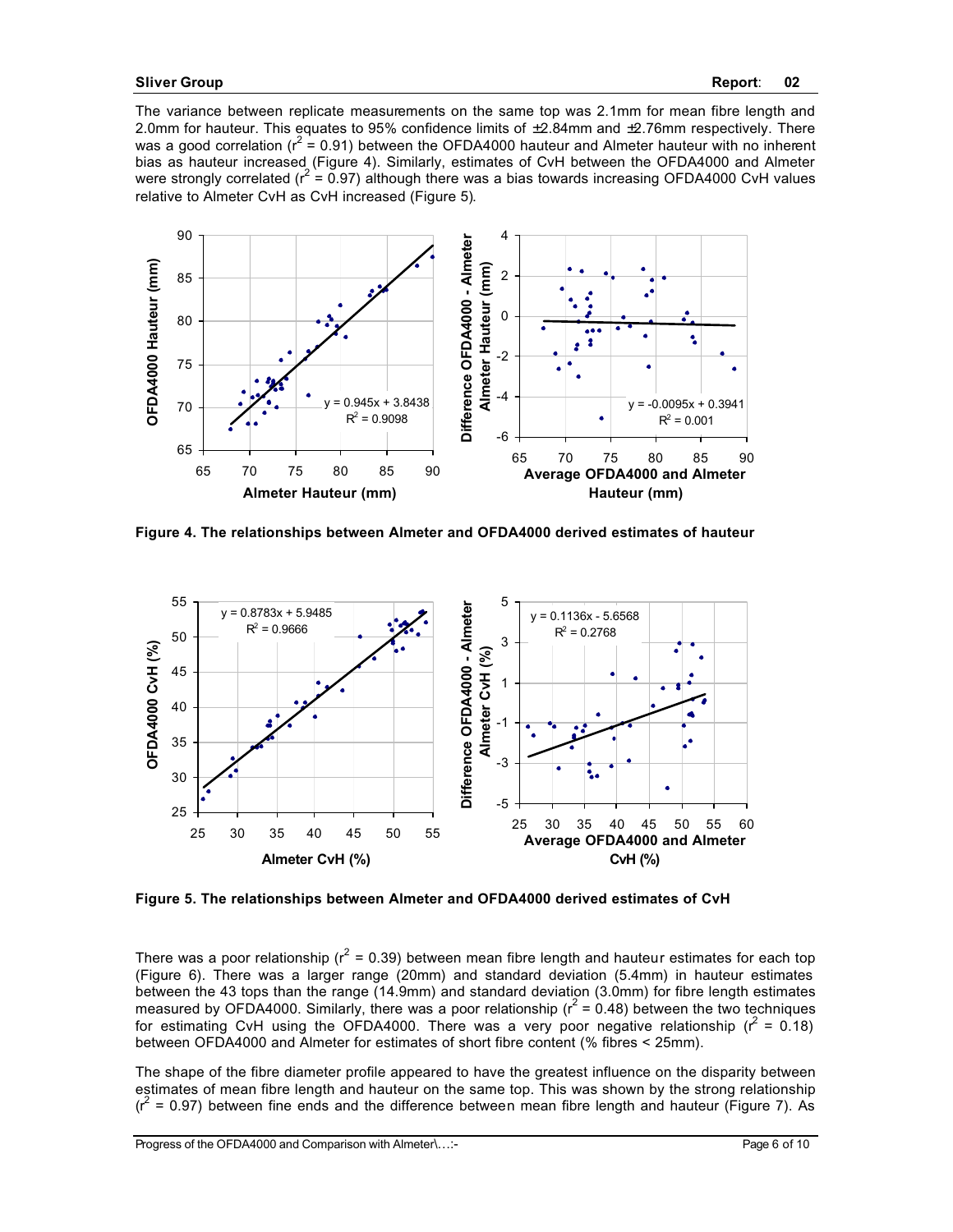the fine ends of the top decreased, the difference between mean fibre length and hauteur increased. The fine ends was strongly correlated to the fibre diameter profile of the raw wool staple. For staples with finer fibre diameters at the ends, the drawn Fibroliner beard also tends to be finer at the leading edge. The diameter at the leading edge of the beard, and the mean diameter of the top determine the fine ends estimate.



**Figure 6. The relationships between mean fibre length and hauteur measurements made with the Almeter and OFDA4000**



**Figure 7. The relationship between the differences in mean fibre length and hauteur estimates from the OFDA4000, and the fine ends diameter of the drawn top** 

There was good agreement between the OFDA4000 and Laserscan for measurement of the mean fibre diameter of top (Table 1). The correlation ( $t^2$  = 0.92) between OFDA4000 and Laserscan estimates of MFD for each top was strong (Figure 8).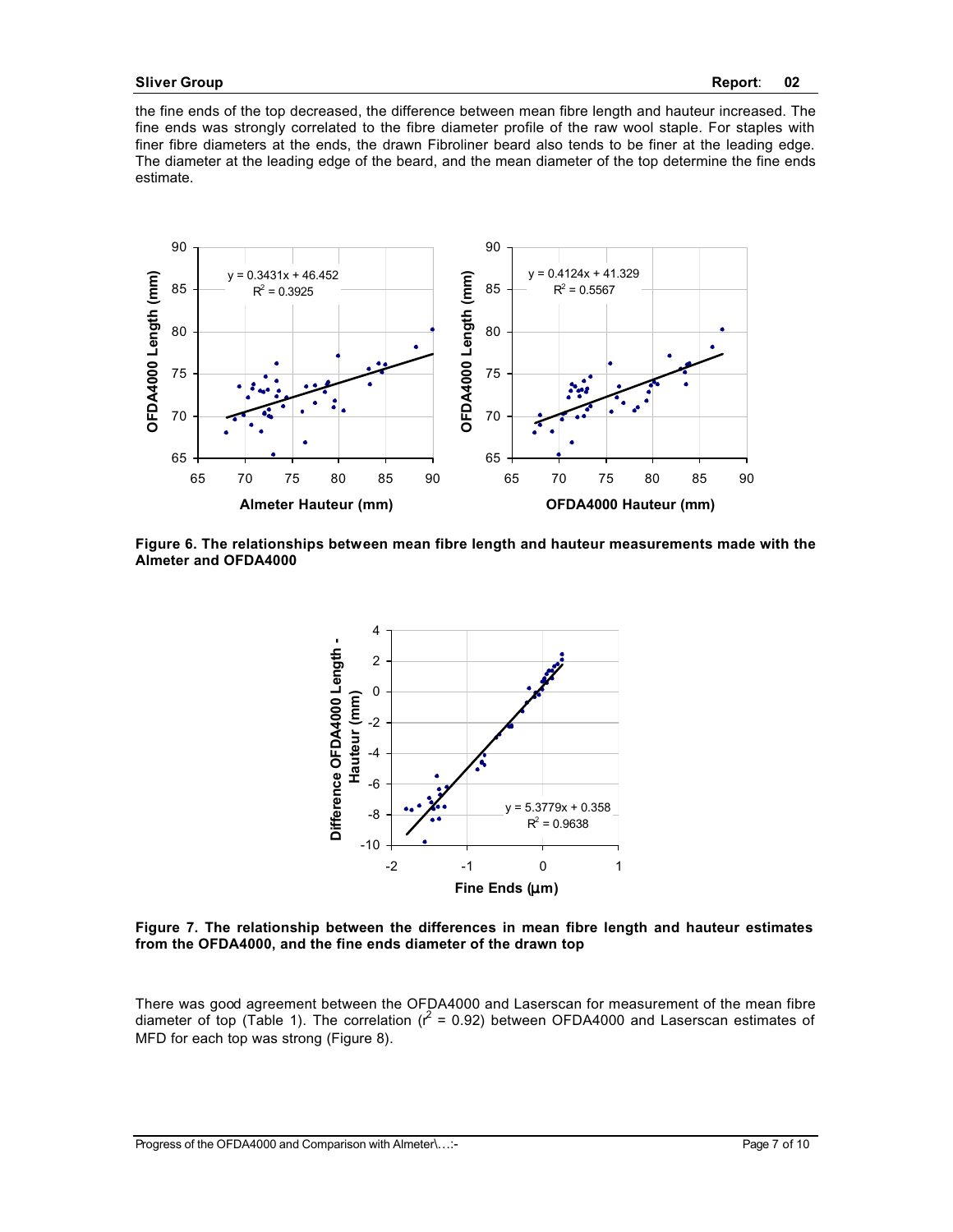

### **Figure 8. The relationship between OFDA4000 measured MFD and the MFD measured by Laserscan of 43 commercial tops.**

The OFDA4000 was shown to agree well with the current IWTO accredited instrument used to measure the hauteur and CvH of wool top. These results suggest that verification of the OFDA4000 should now proceed to IWTO accreditation for the measurement of hauteur and CvH. As was seen in an earlier paper [1] there was a poor relationships between Almeter measurements of hauteur and CvH, and the measurements of mean fibre length and CvL based on the measurement technique of the OFDA4000. This poor agreement is probably due to the fibre diameter profile of the prepared beard. Because the fibre diameter varies along the length of these prepared beards, the number of fibres at any given point were either over or under-estimated since the cross-sectional area of the beard did not accurately reflect the number of fibres at any one point. This phenomenon has the largest effect on the estimation of short fibre within the top.

### **CONCLUSION**

The addition of the ability to measure snippets in the standard 70mm glass slide as in the OFDA100 allows OFDA4000 to measure the fibre diameter of non-parallel fibres.

Measurements show that the OFDA4000 length and hauteur measurements behave as predicted from the diameter profile, and that fibre length and hauteur can be poorly correlated for some wool types.

Many processing prediction equations utilise the hauteur measurement with success. However, it is possible that processing effects are more likely due to the fibre diameter profile of fibres within the top rather than the fibre length distribution. Given the difference between length and hauteur, it is probable that more accurate processing prediction could be achieved with the extra OFDA4000 measurements.